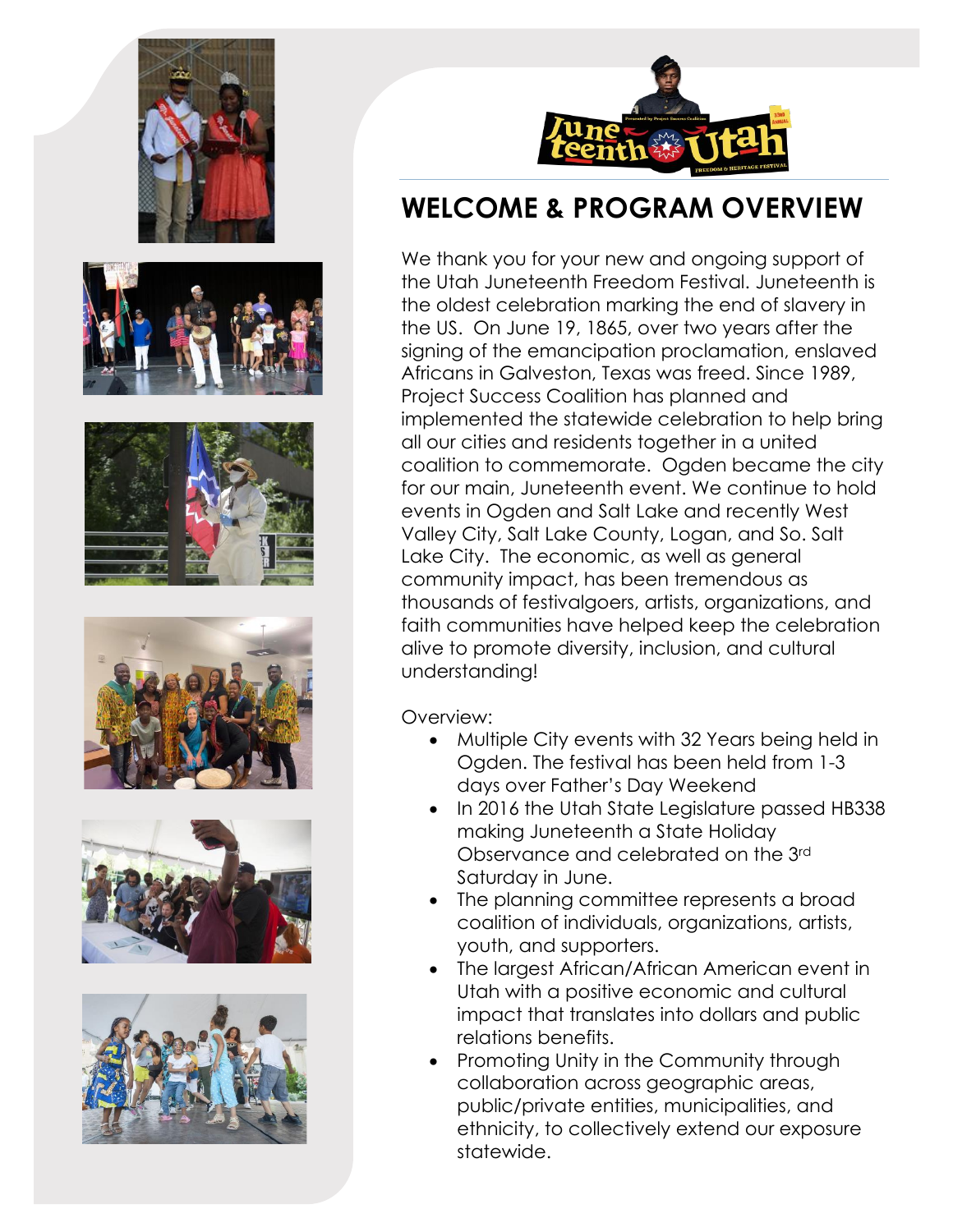











- Family Reunion atmosphere brings family members from across the country to hold their family and class reunions during this event.
- Honoring and bringing exposure to local, regional, and national artists, historians, and educators.
- Highlighting Utah on the national stage as a Board member of the National Juneteenth Observance Foundation, Regional Juneteenth Director, and hosting one of the longestrunning Juneteenth commemorations.
- Participant in the Year of the Return, 400<sup>th</sup> Commemoration of the First African Landing in Virginia, and National Bell Ringing. Hosted Utah Bell Ringing Commemoration at the State Capitol.

#### **Featured activities and events include:**

- State of Black Utah, Town Hall Meeting with the Utah Black Roundtable
- Father's Day Tribute: Billy Mason & Willie Moore "Golden Clipper" Barber Battle & Braid Battle
- Juneteenth Flag Raising Ceremony
- Film Presentation & Discussion Utah Film **Center**
- Storytelling & Drumming Workshop and Presentation – Nubian Storytellers-NSOUL
- Genealogy Workshop Utah Afro-American Historical & Genealogy Society. – UAAHGS
- Black History Trail & Trivia Challenge
- Utah Juneteenth Unity Choir
- Mr. & Miss Juneteenth Scholarship Pageant
- Juneteenth Essay Contest
- Wealth & Economic Empowerment Summit
- Games & Activities for all ages
- Children's Festival
- Health & Wellness Expo & World Sickle Cell Day
- Salute to High School & College Graduates& College/Career Fair
- Equal Justice Initiative Soil Collection

Events are being held throughout the month of June in Ogden, Salt Lake, Logan, and Utah County. *Utah Juneteenth promotes and supports the Utah Compact on Racial Equity, Diversity, and Inclusion & USHE Juneteenth Resolution! Betty Sawyer, Director, and Board Member National Juneteenth Observance Foundation-NJOF.*